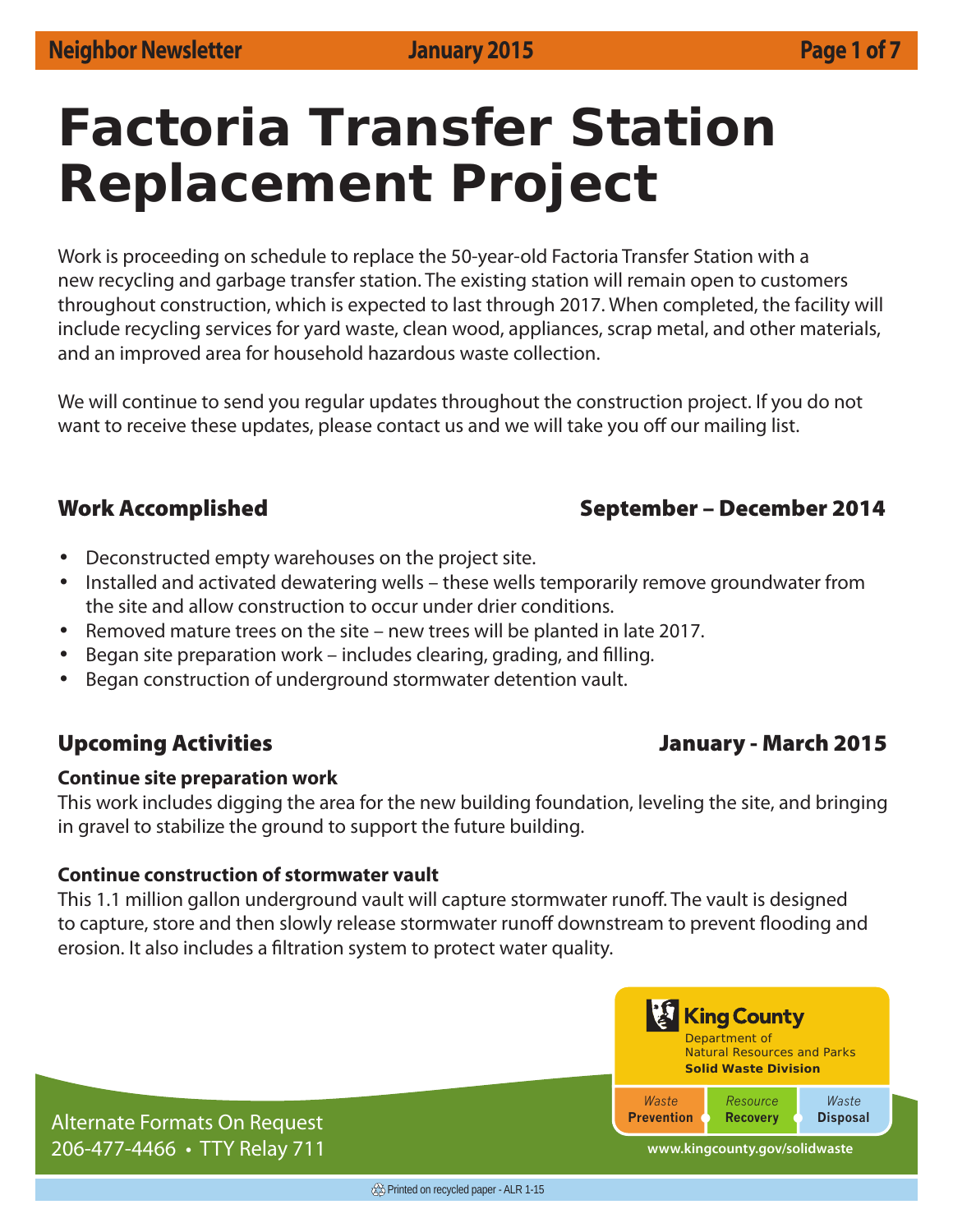# **Neighbor Newsletter Manuary 2015 Page 2 of 7**

### **Construct a temporary shoring wall and walls for new transfer building**

Because the project site is sloped, a 14-foot high shoring wall will be built to support the hillside between the west side of the existing transfer station and the new, lower site. This wall will not affect customers and will allow the existing station to continue operating.

## **Construction work hours**

Monday-Friday: 7 a.m. to 6 p.m., Saturday: 9 a.m. to 6 p.m.

All work hours and associated noise will conform to Bellevue City Code, permit requirements, and noise regulations. Work may sometimes occur outside these hours, with the City of Bellevue's concurrence, in order to minimize potential impacts to customers and site operations.

## **For more information**

Visit your.kingcounty.gov/solidwaste/facilities/factoria-replacement-project.asp or call the King County Solid Waste Division at 206-477-4466.



Artist rendition of the new Factoria Recycling and Transfer Station. Representación gráfica de la nueva estación de transferencia y de reciclaje Factoria.

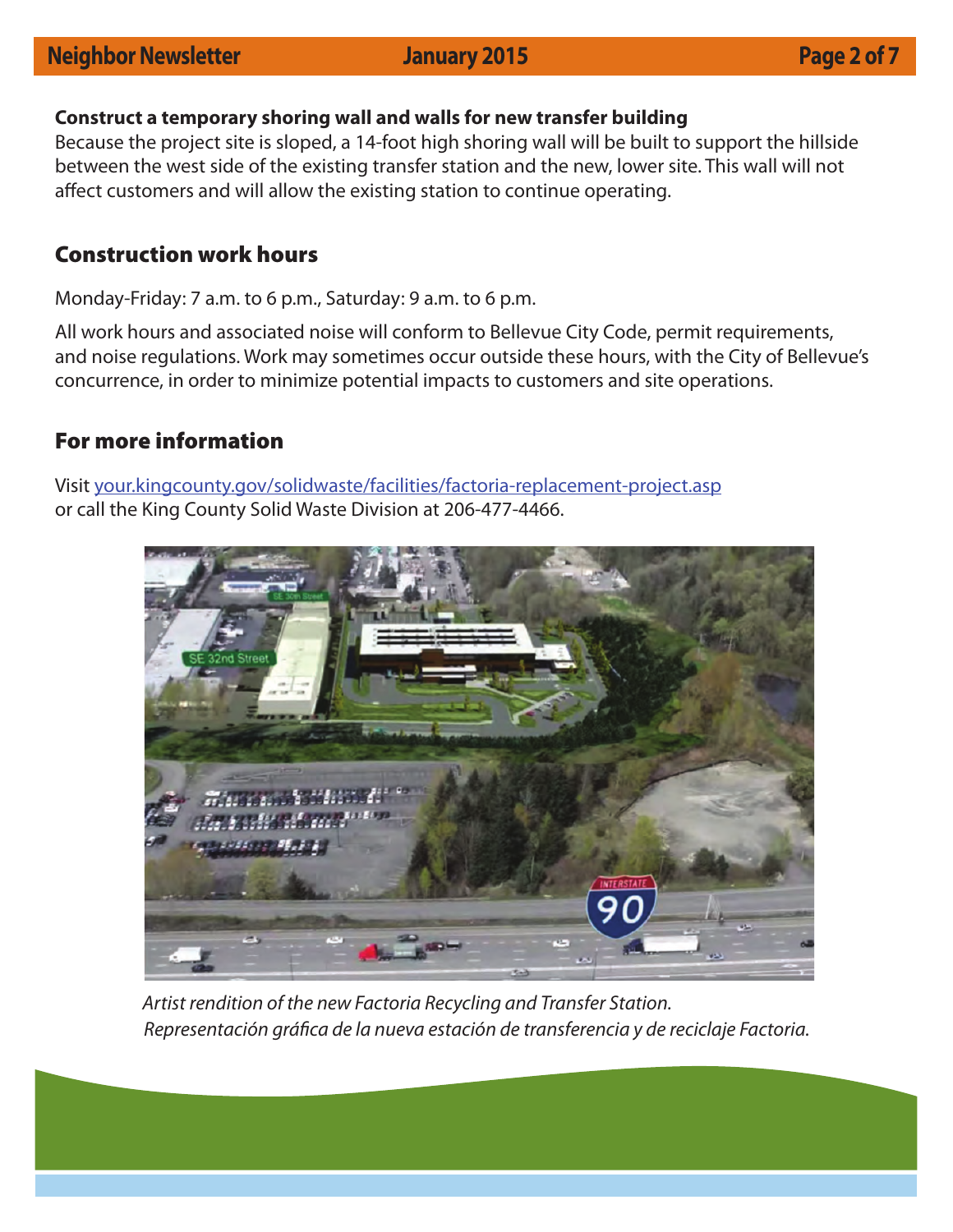*Spanish*

# **Proyecto de reemplazo de la estación de transferencia Factoria**

El trabajo para reemplazar la estación de transferencia Factoria, de 50 años, con una nueva estación de reciclaje y transferencia de basura se está realizando conforme a lo programado. La estación existente permanecerá abierta a los clientes durante toda la construcción, la cual se espera que se extienda hasta el 2017 inclusive. Cuando se termine, la instalación incluirá servicios de reciclaje para residuos de jardín, madera limpia, dispositivos, chatarra y otros materiales, además de un área mejorada para la recolección de residuos domésticos peligrosos.

Continuaremos enviándole actualizaciones regulares durante todo el proyecto de construcción. Si no desea recibir dichas actualizaciones, comuníquese con nosotros y lo eliminaremos de nuestra lista de correo.

# **Trabajo realizado de septiembre a diciembre de 2014**

- Se desmontaron los almacenes vacíos del sitio del proyecto.
- Se instalaron y activaron los pozos de desagüe; estos pozos eliminan temporalmente el agua subterránea del sitio y permiten que la construcción se lleve a cabo en condiciones más secas.
- Se eliminaron los árboles maduros del sitio: a fines de 2017 se plantarán árboles nuevos.
- Comenzó el trabajo de preparación del sitio: esto incluye la limpieza, la nivelación y el relleno del terreno.
- Comenzó la construcción de la bóveda subterránea para la retención de agua de lluvia.

# **Próximas actividades de enero a marzo de 2015**

### **Continuación del trabajo de preparación del sitio**

Este trabajo incluye escavar el área para los cimientos del nuevo edificio, nivelar el sitio y traer grava para estabilizar la base que soportará al futuro edificio.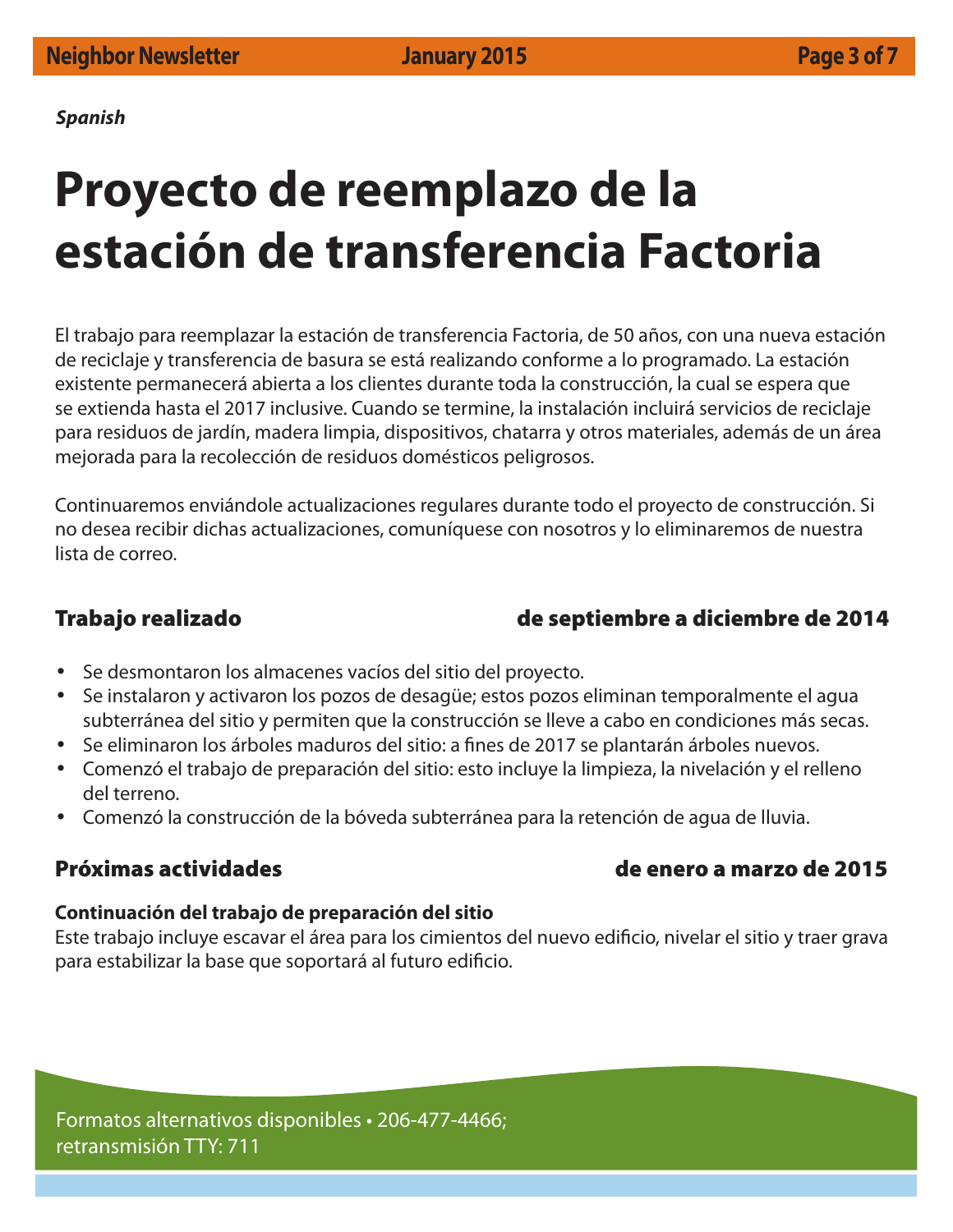### **Continuación de la construcción de la bóveda para agua de lluvia**

Esta bóveda subterránea de 1.1 millones de galones capturará la escorrentía de agua de lluvia. La bóveda está diseñada para capturar, almacenar y luego liberar lentamente aguas abajo la escorrentía de agua de lluvia para prevenir las inundaciones y la erosión. También incluye un sistema de filtración para proteger la calidad del agua.

### Construcción de una pared de apuntalamiento temporal y las paredes para el nuevo edificio **de transferencia.**

Dado que el sitio del proyecto está inclinado, se construirá una pared de apuntalamiento de 14 pies de altura para sostener la ladera entre el lado oeste de la estación de transferencia existente y el sitio nuevo, que es más bajo. Esta pared no afectará a los clientes y permitirá que la estación existente continúe en funcionamiento.

### **Horario de trabajo de la construcción**

Lunes a viernes: de 7 a.m. a 6 p.m., sábado: de 9 a.m. a 6 p.m. Todos los horarios de obra y los ruidos relacionados con esto se adecuarán al Código Local de Bellevue, a los requisitos de la licencia y a las regulaciones de ruido. Es posible que se trabaje fuera de estos horarios, con la coincidencia de la Ciudad de Bellevue, a fin de minimizar los efectos potenciales sobre los clientes y el funcionamiento del sitio.

### **Más información**

Visite your.kingcounty.gov/solidwaste/facilities/factoria-replacement-project.asp o llame a la División de Residuos Sólidos del Condado de King, al 206-477-4466.

### *Chinese*

# 费多利亚垃圾转运站升级项目

搬迁升级有50年历史的费多利亚垃圾转运站成为新型垃圾回收转运站的工作正在按计划进行 中。现有的转运站将在施工期间继续对公众开放,预计将持续到2017年。项目完工后,新的转 运站将负责包括庭院垃圾,干净木材,电气,废金属等可回收垃圾的收集,并将提高家庭有害 垃圾的回收处理能力。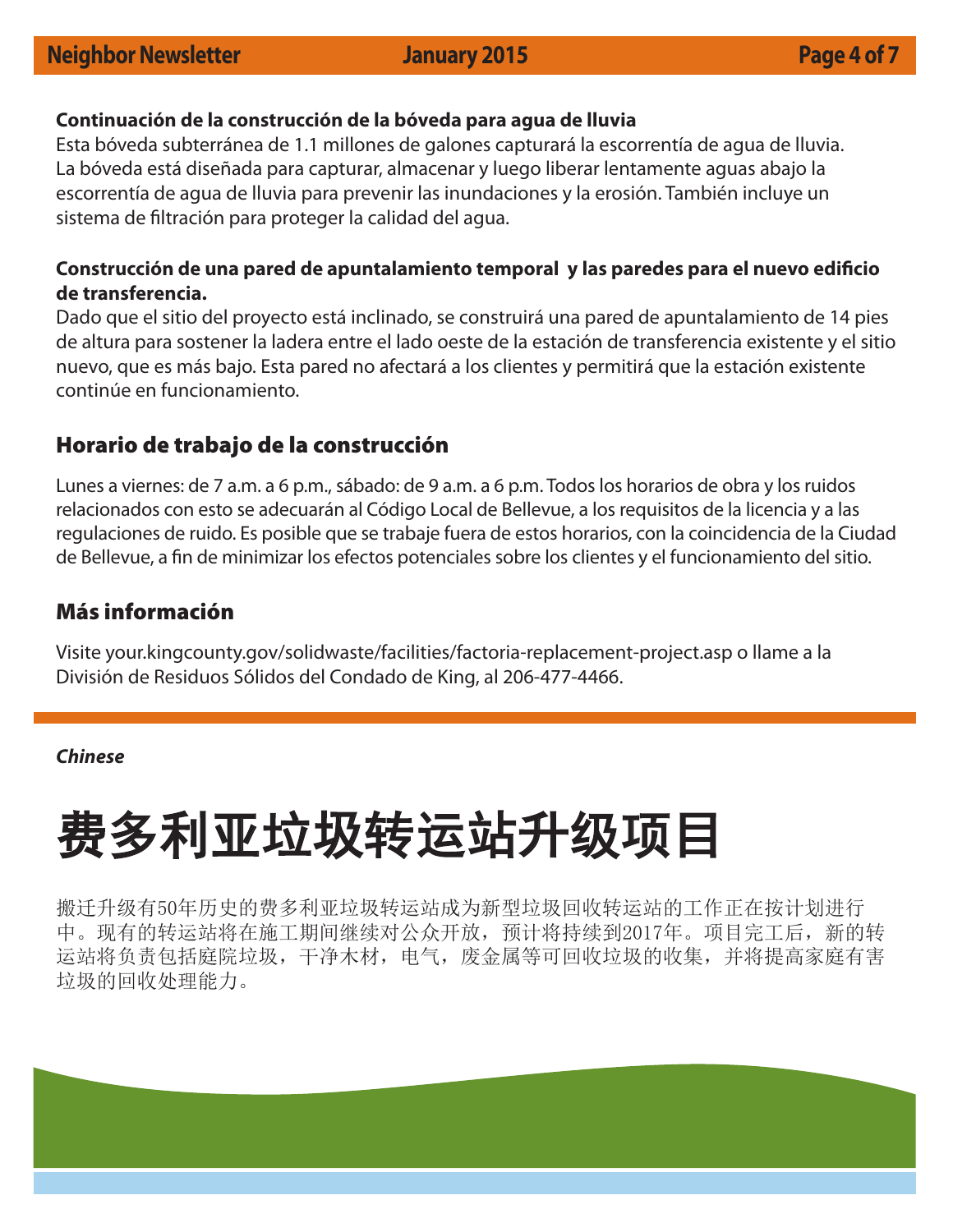# **Neighbor Newsletter Manuary 2015 Page 5 of 7**

施工期间,您将会定期收到项目最新进展通报。如您不想收到定期通报,请通过电话联系我 们,我们将会把您移出我们的发送名单。

- 拆除了在项目所在地的两个闲置仓库。
- 安装并启用了除水井--这些除水井将被用来暂时去除工地地表水,以便施工能在干燥条件下 进行。
- 移除了项目所在地的一些树木--新的树木将在2017年下旬补种。
- 开始了施工现场的准备工作--包括清理,平整和填补。
- 开始了暴雨导流水窖的建设。

# 即将开始的施工 2015年1月到3月

### 继续施工现场准备工作

这些工作包括挖掘施工区域为打地基做准备,水平施工区域,以及用碎石回填完成地面沉降为 未来新的建筑提供支撑。

### 继续建设暴雨水窖

这个容量110万加仑的地下水窖将采集地表的暴雨雨水。这个水窖按设计将会采集,蓄积然后缓 慢排出暴雨雨水以防止洪涝灾害和水土流失。它将会附有过滤系统以保证水质。

### 建设临时挡墙和新转运站的墙体

由于本项目的施工区域在坡上,一堵14英尺高的挡墙将被建在现转运站站的西侧与新项目施工 现场之间以便支撑山体。这道挡墙不会影响公众,也不会影响现有转运站的运营。

# 施工时间

周一至周五: 早上7点至晚上6点,周六: 早上9点至晚上6点 所有施工时间和相关噪音限制管理都依据贝尔维尤市政条例(Bellevue City Code)。在贝尔 维尤市政府许可下,项目有时会在计划时间外施工,以减小可能对公众和转运站运营的影响。

# 更多信息

请访问your.kingcounty.gov/solidwaste/facilities/factoria-replacement-project.asp 来获取更多项目信息,或者致电金郡固体垃圾部 206-477-4466。

欢迎索取更多版本 206-477-4466; TTY转: 711

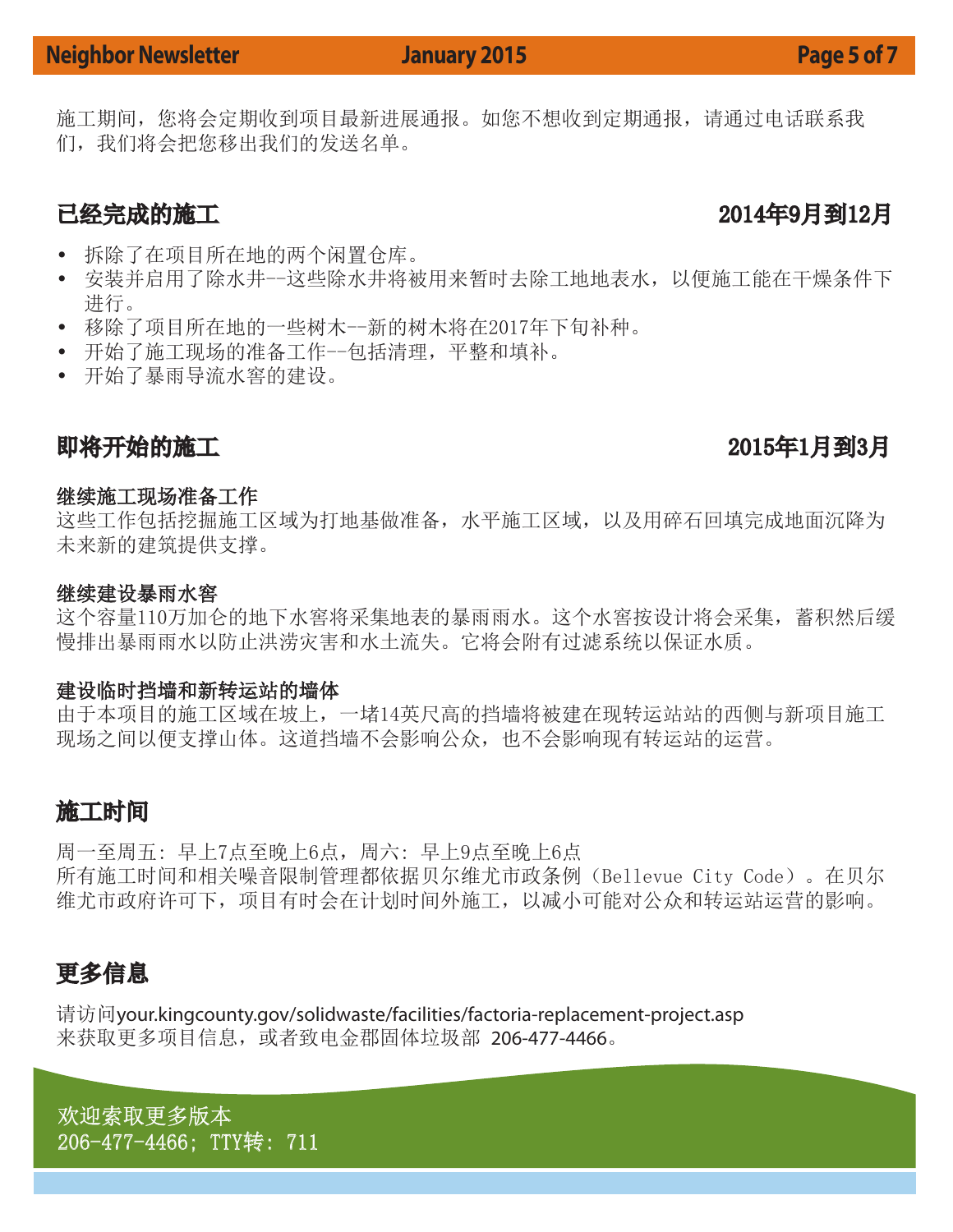

升级后的费多利亚垃圾回收转运站渲染图。 새로운 팍토리아 재활용 및 트란스페르 스테이션의 예술적인 묘사.

*Korean*

# 팍토리아 트란스페르 스테이션 교체 프로젝트

50세의 팍토리아 트란스페르 스테이션을 새로운 재활용 및 쓰레기 트란스페르 스테이션으로 대체하는 작업은 일정에 따라 진행되고 있다. 공사는 2017년까지 계속될 것으로 예상되지만 기존의 스테이션이 공사 전반에 걸쳐 고객에게 열려 있을 겁니다. 공사가 완료되면 시설은 정원 쓰레기, 깨끗한 나무, 가전 제품, 고철 및 기타 자료에 대한 재활용 서비스 그리고 가정용 유해 폐기물 수거를 위한 개선된 영역이 포함된다.

우리는 공사 프로젝트 전반에 걸쳐 정기적인 업데이트를 보낼 것인다. 이러한 업데이트를 수신 하지 않으려면 문의하시기 바랍니다. 우리는 메일링 리스트에 당신을 취할 것인다.